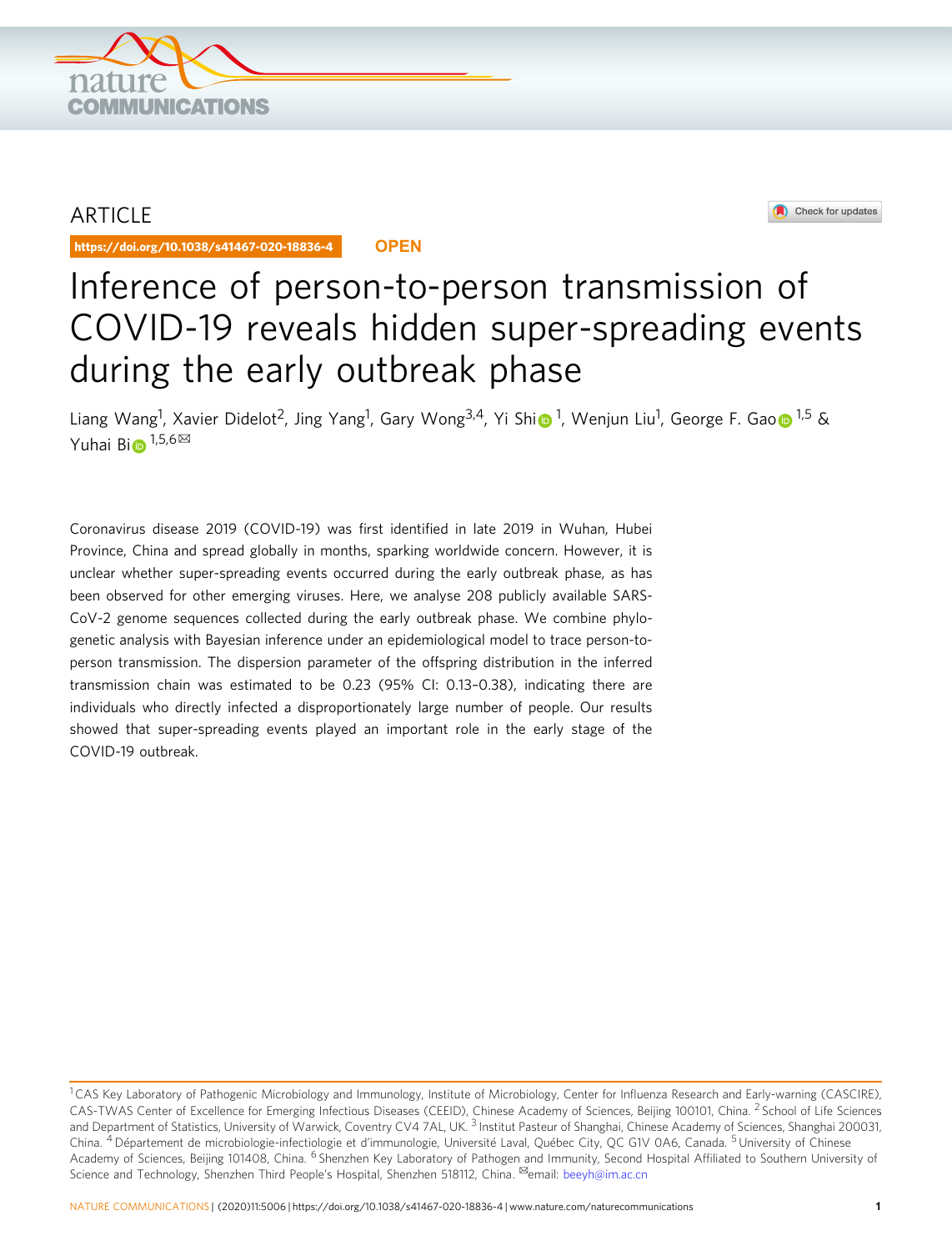merging and re-emerging pathogens have caused several outbreaks worldwide (such as influenza virus, Ebola virus, Zika virus, etc.), posing substantial threats to public health<sup>1</sup>. Six types of coronaviruses have previously been reported to infect humans, namely 229E, OC43, NL63, HKU1, severe acute respiratory syndrome coronavirus (SARS-CoV), and Middle East respiratory syndrome coronavirus (MERS-CoV[\)2.](#page-5-0) At the end of 2019, a novel coronavirus disease  $(COVID-19)^{3-5}$  $(COVID-19)^{3-5}$  $(COVID-19)^{3-5}$  caused by SARS-CoV-2 (also known as 2019-nCoV or HCoV-19<sup>[6](#page-5-0)</sup>) was first reported in Wuhan, Hubei Province, China. COVID-19 subsequently spread throughout China and was detected abroad within weeks. The World Health Organization (WHO) declared COVID-19 a Public Health Emergency of International Concern on 30 January 2020[7.](#page-5-0) Within a month, the global risk level of the COVID-19 was raised from "high" to "very high"[8](#page-5-0). On 11 March 2020, COVID-1[9](#page-5-0) was declared a pandemic by the WHO $9$ . Until 5 July 2020, more than 11 million confirmed COVID-19 cases have been reported in 216 countries/territories/areas<sup>8</sup>. The global spread of COVID-19 has thoroughly taxed the ability of many medical systems to handle such a rapid increase in the number of cases within such a short amount of time.

Super-spreading events (SSEs) are an important phenomenon in the transmission of many diseases (such SARS-CoV, MERS-CoV, Ebola virus, etc.), in which certain individuals infect many others, compared to the basic reproduction number  $(R_0, \text{ indicating the})$ average number of secondary cases caused by a single infected individual in a susceptible population) $10$ . Quick identification of SSEs during the early phase of a disease outbreak could provide a basis to tailor prevention and control policies to prevent spread on a larger scale. Current approaches for the identification of SSEs are mainly based on retrospective epidemiological studies. However, epidemiological contract tracing mainly relies on patient recall, which can result in false negatives. Therefore, other methods that do not rely on epidemiological tracing data to identify SSEs are needed. In 2005, Lloyd-Smith et al.<sup>11</sup> proposed an "individual reproductive number" (denoted as  $v$ ), representing the number of secondary cases caused by a particular infected individual, which was drawn from a continuous probability distribution with mean  $R<sub>0</sub>$ . In this framework, specific SSEs are events from the right tail of the distribution of  $\nu$  and propensity for SSEs can be identified by estimating the skewness of the distribution of ν.

Although some sporadic reports suggested that SSEs may have occurred under certain circumstances<sup> $12-14$  $12-14$ </sup>, it is still unknown whether SSEs played a role during the early phase of the COVID-19 pandemic. In this study, we reconstruct a transmission tree of COVID-19 based on genomic data and Bayesian inference under an epidemiological model, and then infer parameters of the offspring distribution in this transmission tree. We also test the impact of uncertainty from phylogeny on our results. Our results demonstrate that SSEs occurred during the early phases of the COVID-19 pandemic. These findings provide an important basis for guiding the development of prevention and control policies, especially for countries at the early stages of the COVID-19 pandemic.

# **Results**

Inference of transmission chains during the early phase of the COVID-19 outbreak. We first constructed a dated phylogeny for SARS-CoV-2 during the early phase of the outbreak in China (Fig. [1](#page-2-0)a). Based on this dated phylogeny, the transmission tree was reconstructed and the medoid transmission tree is shown in Fig. [1b](#page-2-0). There was considerable uncertainty in the inferred transmission tree, which is not shown in the medoid tree but is explored by the Markov Chain Monte Carlo (MCMC). To illustrate this uncertainty about who infected whom, we computed the probability of direct transmission from any case to any other. In

total, we identified 18 pairs of patients with bidirectional probability for direct transmission (calculated by summing up the directed transmission probability in both directions) >0.5, indicating one of a pair of patients was directly infected by another (Supplementary Data 1). The number of intermediates in the transmission chains between each patient pair ranged between 0.002 (representing almost certain direct transmission) to 15.60, with a mean of 8.60 (Supplementary Data 2), indicating many patients have not been sampled in this transmission chain.

Validation of inferred transmission tree. We next verified the stability of the transmission tree by cross-validating the direct transmission events identified in our study. We removed one patient (i.e., EPI\_ISL\_421252, EPI\_ISL\_421235, and EPI\_ISL\_402127) from the top three direct transmission pairs (i.e., EPI\_ISL\_408486 vs. EPI\_ISL\_421252, EPI\_ISL\_421236 vs. EPI\_ISL\_421235, and EPI\_ISL\_412898 vs. EPI\_ISL\_402127) with the highest bidirectional probability for direct transmission in Supplementary Data 1, to generate a reduced dataset. We then repeated the same analysis. If the remaining patient from a directed transmission pair was inferred to be infected by an unsampled patient in this reduced dataset, it demonstrated that the inferred direct transmission event is reliable. We found that most probabilities of direct transmission between these three patients and others in this transmission tree were close to zero, and the highest possibility of directed transmission for these three individuals being infected by others are 0.0029, 0.0014, and 0.32, respectively (Fig. [2](#page-3-0)a). This result indicates that they were likely directly infected by an unsampled patient rather than those in this reduced dataset, providing further evidence that the identification of direct transmission events were likely to be reliable. We also evaluated whether the uncertainty on the phylogeny affected the result by independently performing analysis on ten randomly selected trees from MCMC chains. We found that all runs had unidirectional probability of direct transmission between each pair >0.5, for these three patient pairs (Fig. [2b](#page-3-0)), indicating the inference of direct transmission events were robust to the uncertainty of phylogeny. In summary, the transmission chains and directed transmission events inferred in our study were robust.

Identification of SSEs. The offspring distribution (number of secondary infections caused by each case) was also inferred in this study. The offspring distribution was assumed to follow a negative binomial distribution and we computed its mean and variance at each MCMC step. The mean of the offspring distribution is the basic reproduction number  $R_0$  and was equal to 1.23 (95%) confidence interval (CI): 1.09–1.39), indicating that on average an infected individual could cause 1.23 infections in a susceptible population. The variance for the offspring distribution was estimated as 8.31 (95% CI: 5.06–13.39). As shown in Fig. [3a](#page-3-0), the variance was significantly larger than the mean, which is known as overdispersion. In addition, the dispersion parameter of the offspring distribution was estimated as 0.23 (95% CI: 0.13–0.39), further demonstrating the overdispersion in offspring distribution. We also tested how the uncertainty of phylogeny affected the estimation of the offspring distribution parameters. The dispersion parameter of the offspring distribution based on ten randomly selected trees was slightly higher than for the maximum clade credibility (MCC) tree (Fig. [3b](#page-3-0)). As the MCC tree is more accurate than to trees sampled in MCMC chains, this result suggested that the uncertainty of the phylogeny would cause an overestimation of the dispersion parameter of the offspring distribution, which meant that it would underestimate the importance of SSEs. In summary, the number of offspring inferred from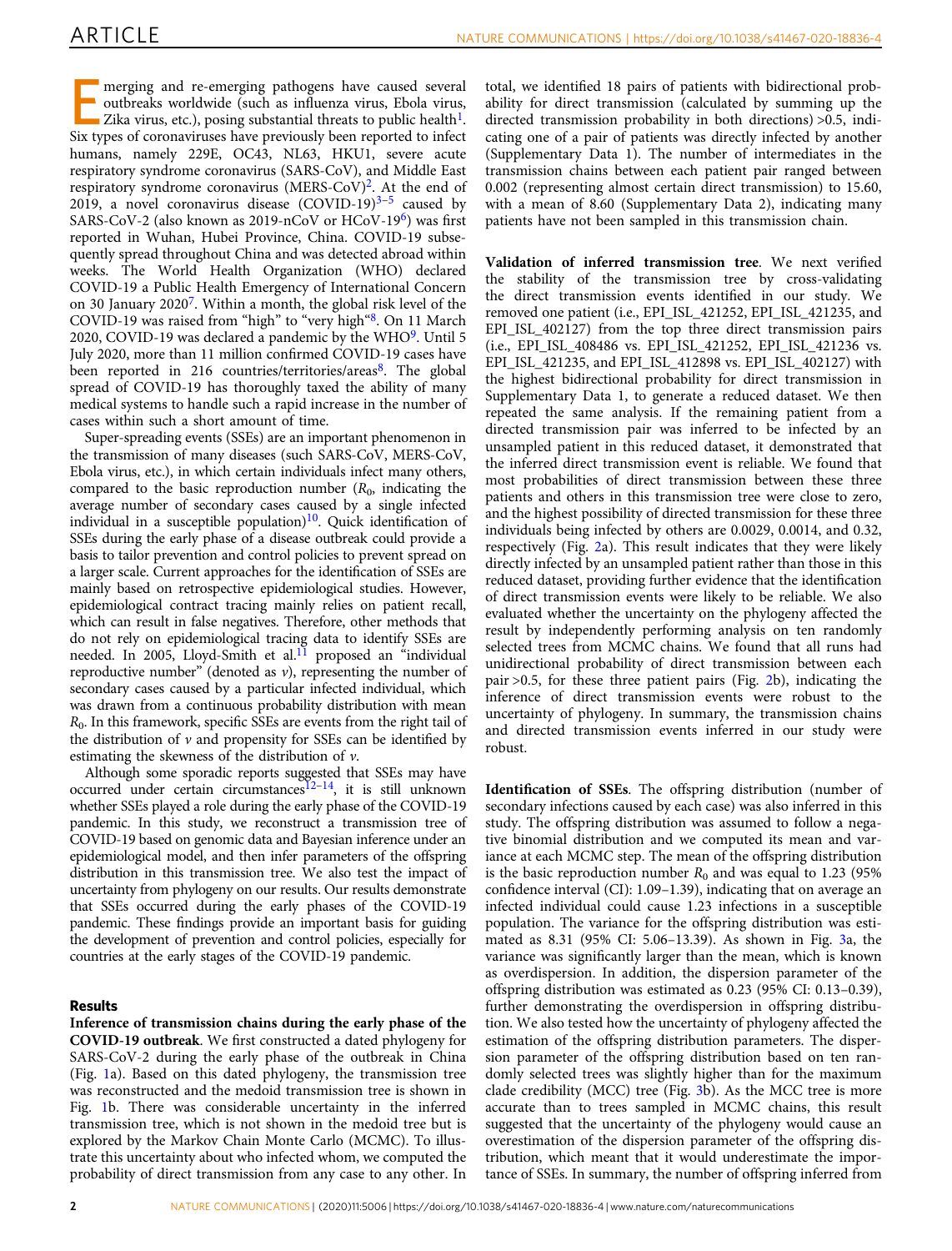<span id="page-2-0"></span>

Fig. 1 The phylogeny and transmission tree of SARS-CoV-2 during the early stage of COVID-19 outbreak. a Maximum clade credibility phylogeny estimated from genomic sequences of SARS-CoV-2 collected during the early stage of COVID-19 outbreak. Posterior probabilities >0.6 are shown with a purple circle. The size of the circle is proportional to the posterior probability. **b** Medoid transmission tree for the early stage of the COVID-19 pandemic. Patients are marked with different colors of branch on the phylogenetic tree. Red asterisks represent a transmission event.

the transmission tree was highly skewed, indicating SSEs did exist during the early stages of the COVID-19 pandemic.

# **Discussion**

Infectious diseases, such as COVID-19 and influenza, can spread globally at a very rapid rate due to globalization and increased international travel and trade. In addition, differences in the preparedness and vulnerability of different countries against COVID-19 will lead to different impacts on countries with imported cases<sup>[15](#page-5-0)</sup>. SSEs, in which a high number of contacts are infected, have been identified for other diseases (such as  $SARS^{16}$ , MERS<sup>17</sup>, etc.). The occurrence of SSEs contributes to the speed and severity of an outbreak and also affects the development of disease management and prevention policies by health authorities. Human transmission has been documented for COVID-19[18](#page-5-0) and asymptomatic patients with SARS-CoV-2 infection can also transmit the virus<sup>19</sup>, leading to an urgent need to monitor SSEs, which could greatly aggravate the spread of COVID-19.

Person-to-person transmission patterns during the early stages of the COVID-19 pandemic have been inferred in this study. Due to the low sampling frequency, only a small number of direct transmission events (18 pairs of patients), with bidirectional probability for direct transmission > 0.5, were detected. Furthermore, the result from computational cross-validation on direct transmission events with high quality also indicated that the direct transmission events identified in our study were reliable. In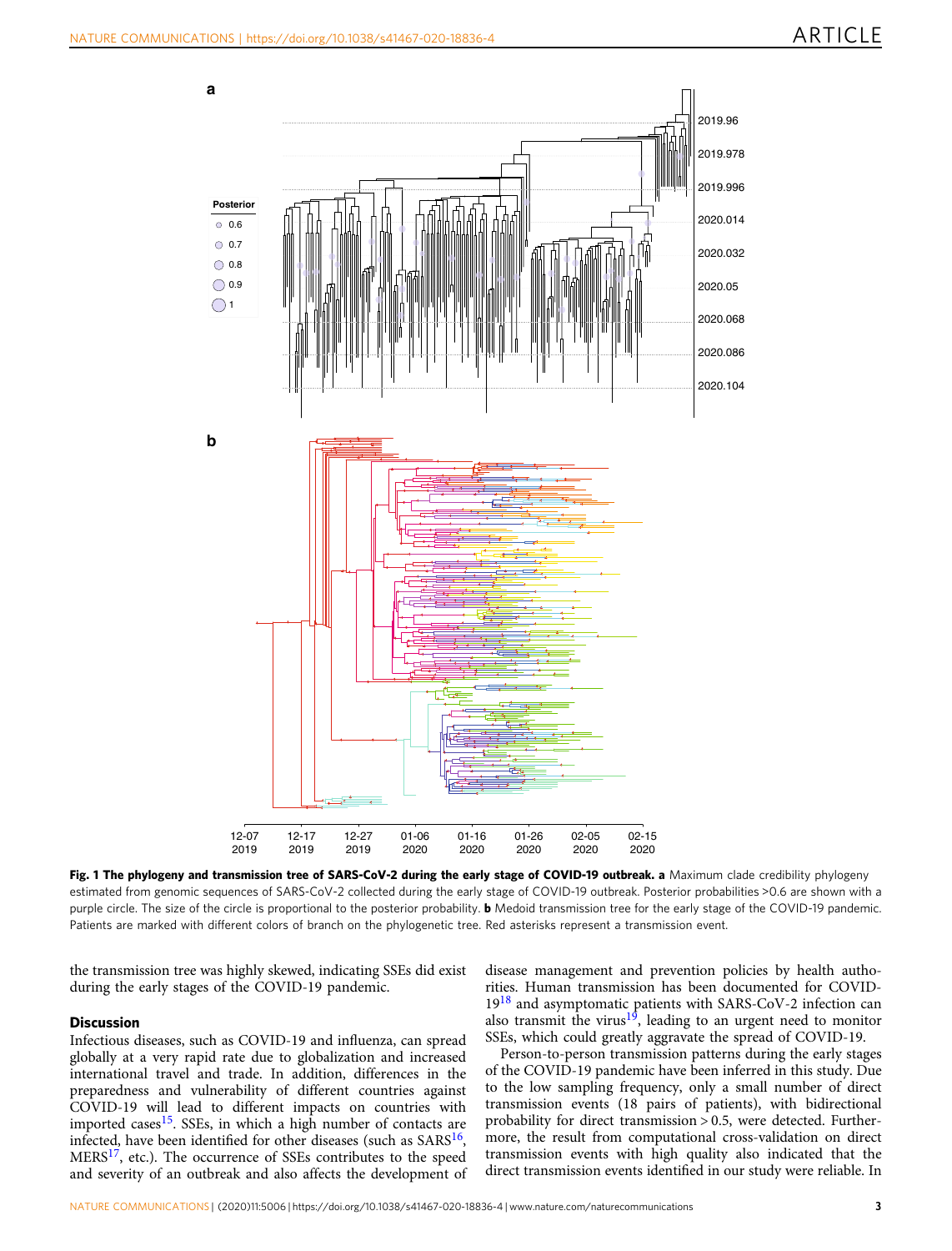<span id="page-3-0"></span>

Fig. 2 Validation of direct transmission events with high quality. a Boxplot of the bidirectional probability for direct transmission between three patients (ID:1, 2, and 3 represent EPI\_ISL\_408486, EPI\_ISL\_421236, and EPI\_ISL\_412898, respectively) and others (do not include the person who directly transmit to each other). Upper bound, center, and lower bound of box represent the 75th percentile, the 50th percentile (median), and the 25th percentile, respectively. Whiskers represent 1.5× interquartile range and points are outliers. **b** Dotplot of the bidirectional probability for direct transmission of three paired patients with high quality (ID:1, 2, and 3 represent EPI\_ISL\_408486 vs. EPI\_ISL\_421252, EPI\_ISL\_421236 vs. EPI\_ISL\_421235, and EPI\_ISL\_412898 vs. EPI\_ISL\_402127, respectively) using different phylogeny. The dot represents the result from randomly selected tree. The star represents the result from MCC tree.



Fig. 3 Heterogeneity of transmission during the early stage of COVID-19 outbreak. a The mean and variance of the offspring distribution along MCMC iterations. b The 95% CI distribution of dispersion parameter using MCC tree and ten randomly selected trees from the MCMC chains.

addition, this result was robust to the uncertainty on phylogeny resulting from the low genetic diversity of viral genomes collected during the early stages of COVID-19 pandemic.

We also inferred the offspring distribution and, in particular, the dispersion parameter of this distribution. A recent study

demonstrated that the dispersion parameter can be most accu-rately estimated when using phylogenetic data<sup>[20](#page-5-0)</sup>. In this study, we used a phylogeny of SARS-CoV-2 to infer the dispersion parameter. The dispersion parameter was estimated as 0.23 (95% CI: 0.13–0.39), which was substantially smaller than 1, indicating the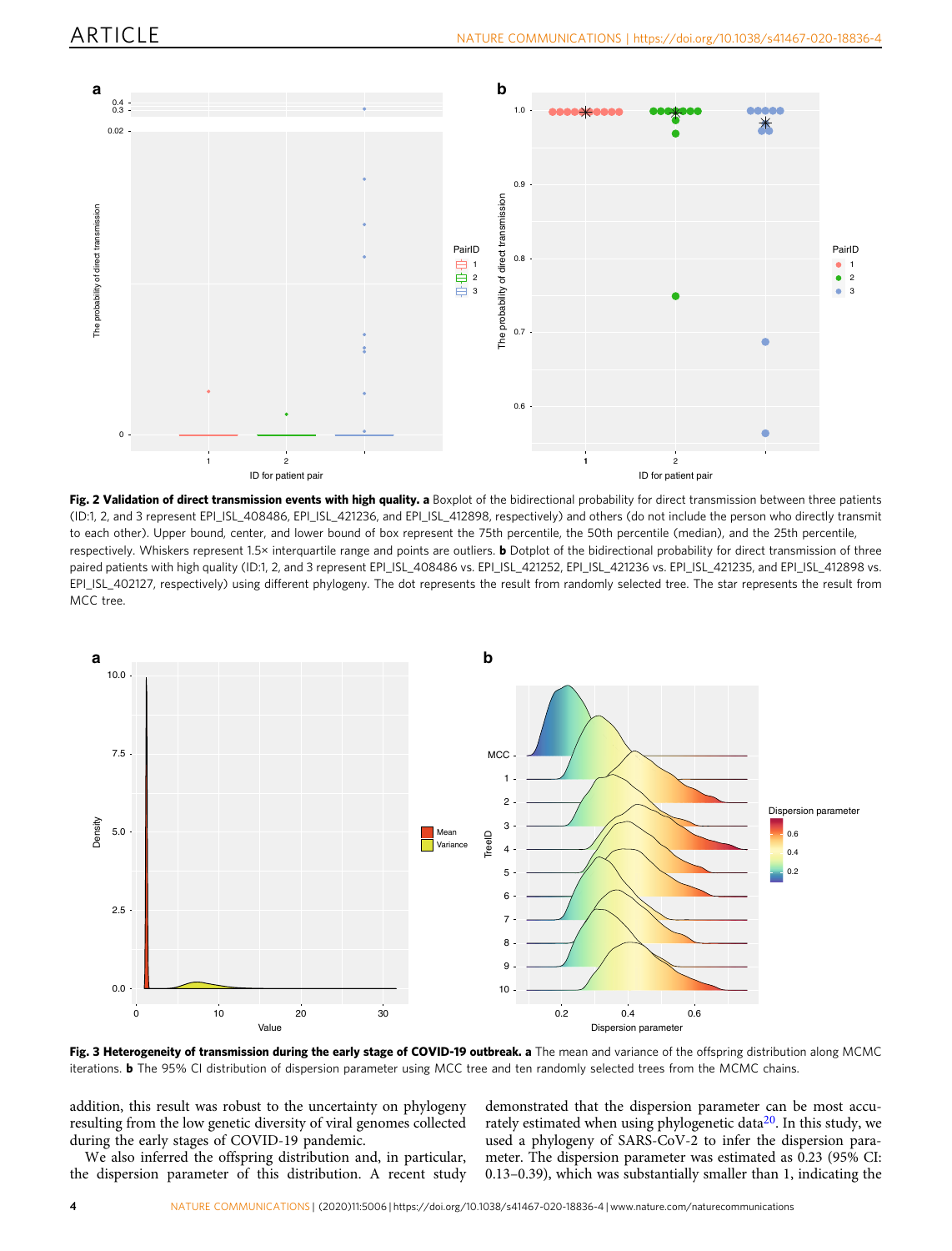distribution of offspring was highly skewed or overdispersed due to the existence of  $SSEs<sup>11</sup>$  $SSEs<sup>11</sup>$  $SSEs<sup>11</sup>$ . This estimation was only based on the MCC tree, which represented the tree with the maximum sum of posterior clade probabilities in MCMC chains. However, we found that the uncertainty of the phylogeny would lead to an overestimation of the dispersion parameter (Fig. [3b](#page-3-0)). As smaller the dispersion parameter, the greater the heterogeneity of its distribution, overestimating the dispersion parameter would lead to underestimation of the degree of SSEs. Thus, it is reasonable to estimate the dispersion parameter by using MCC tree. The value of the dispersion parameter we estimated for COVID-19 was similar to previous estimates for Ebola virus disease (0.18, with 95% CI: 0.10–0.26)<sup>[21](#page-5-0)</sup> and SARS (0.16, with 90% CI: 0.11–0.64)<sup>11</sup>, indicating that SSEs also occurred in COVID-19 during the first 2 months. As the Chinese government has implemented a series of measures to avoid the flow and gathering of people after 23 January  $2020^{22}$ , it is less likely that SSEs would have happened after this date. Therefore, we speculated that the SSEs are likely to have occurred within the first month of the COVID-19 outbreak. Our findings suggested SSEs occurred early on, although this phenomenon has not been reported in previous studies $23,24$ , which may be explained as follows. First, SSEs usually occur in densely populated and relatively closed spaces, such as hospitals and communities (like the Prince of Wales Hospital or the Amoy Gardens housing complex during the SARS epidemic)<sup>10</sup>. Due to the higher binding affinity to the receptor of human angiotensin I converting enzyme 2 (at least tenfold) $^{25}$  $^{25}$  $^{25}$  and compatible aerosol and surface stability<sup>26</sup>, SARS-CoV-2 is likely to be transmitted more easily than SARS-CoV in humans. Combined with the finding that asymptomatic COVID-19 patients could also transmit virus $19$ , it was more likely that spaces where super-spreading might occur could be more diverse, which could not be easily traced. Furthermore, the identification of SSEs was traditionally based on epidemiological tracing data, which depends on patient recall. However, it was difficult to trace person-to-person transmission using only epidemiological data, except for familial clusters. Second, the difference in the incubation period of different patients will also make it difficult to detect SSEs through epidemiological investigation during the early stages of the COVID-19 pandemic. The mean incubation period of COVID-19 was estimated to be 5.2 days and 95% of the distribution of incubation period was 12.5 days (95% CI 9.2–18)<sup>23</sup>, indicating that the incubation period varied greatly among patients. Compared with patients with a shorter incubation period, patients with a longer incubation period are more likely to infect more people during their incubation period. In particular, if the patients with a longer incubation period did not show obvious symptoms at the early phase of the COVID-19 pandemic, they will not be traced. In summary, the identification of SSEs during the early stages of the COVID-19 outbreak would be difficult based on epidemiological data, whereas our genomic approach circumvents this issue. In addition, several factors (including environment, human behaviors, mutations in human genome, etc.) can contribute to heterogeneities in the transmission of infectious diseases $^{10}$  $^{10}$  $^{10}$ . Future work should seek to identify these factors for COVID-19, so that we can tailor the disease management and prevention policies accordingly.

# Methods

As a wider spatial distribution of cases makes inference increasingly difficult as the pandemic expands, we focused on the study on early phase of COVID-19 outbreak. To strike a balance between the small amount of variation between viral genomes during the early stage of outbreak and sufficient variation to support this study, we defined the scope of the study to focus on the first 2 months of the outbreak. We only analyzed samples collected within the first 2 months (starting with the earliest sampling time until the next 60 days) in China. All SARS-CoV-2 genomes with high coverage from China were downloaded from GISAID. Only complete

genomic sequences with exact collection date (accurate to days) were used in this study. Genomic sequences that are considered to contain many sequencing errors [\(https://virological.org/t/temporal-signal-and-the-evolutionary-rate-of-2019-n](https://virological.org/t/temporal-signal-and-the-evolutionary-rate-of-2019-n-cov-using-47-genomes-collected-by-feb-01-2020/379)[cov-using-47-genomes-collected-by-feb-01-2020/379\)](https://virological.org/t/temporal-signal-and-the-evolutionary-rate-of-2019-n-cov-using-47-genomes-collected-by-feb-01-2020/379) were discarded from our analysis. In total, 208 SARS-CoV-2 genomic sequences were used in this study. The list of genomic sequences used in this study and their clinical information are provided in Supplementary Data 3 and 4, respectively.

After sequence alignment was performed with Mafft v7.310 $27$ , we trimmed the uncertain regions in  $3'$  and  $5'$  terminals (1–55 and 29,804–29,903 according to the 1indexed coordinate of MN908947.3) and also masked 30 sites (Supplementary Table S1) that are highly homoplastic and have no phylogenetic signal as previous noted [\(https://virological.org/t/issues-with-sars-cov-2-sequencing-data/473](https://virological.org/t/issues-with-sars-cov-2-sequencing-data/473)), resulting in total genomic length of 29,718 nt. As recombination could impact the evolutionary signal, we searched for recombination events in these SARS-CoV-2 genomes using RDP4[28](#page-5-0). No evidence for recombination was found in our dataset. We used jModelTest v2.1.6<sup>[29](#page-5-0)</sup> to find the best substitution model according to the Bayesian Information Criterion. The best substitution model for our dataset was HKY + I. We then used the Bayesian MCMC approach implemented in BEAST v1.10.4 $30$  to derive a dated phylogeny for SARS-CoV-2. Three replicate runs for each 100 million MCMC steps, sampling parameters, and trees every 10,000 steps. The estimation of the most appropriate combination of molecular clock and coalescent models for Bayesian phylogenetic analysis was determined using both path-sampling and stepping-stone models<sup>31</sup>. The best-fitting combination of prior molecular clock and coalescent model were an uncorrelated relaxed clock with log-normally distributed variation in rates among branches and Bayesian skyline tree prior (Supplementary Table S2). Tracer  $1.7.1^{32}$  $1.7.1^{32}$  $1.7.1^{32}$  was then used to check the convergence of MCMC chain (effective sample size > 200) and to compute marginal posterior distributions of parameters, after discarding 10% of the MCMC chain as burn-in. The posterior distributions of phylogenies in the posterior tree space are shown in Supplementary Fig. 1. TreeAnnotator was used to summarize a MCC tree (Fig. [1a](#page-2-0)) from the posterior distribution of trees (after discarding 10% of the MCMC chain as burn-in). We also tested whether there was enough temporal molecular signal in this dataset. IQ-TREE 2.0.3<sup>[33](#page-5-0)</sup> was used to reconstruct the phylogeny under best sub-stitution model (HKY + I) with 1000 ultrafast bootstrap replicates<sup>[34](#page-5-0)</sup>. The relationship between root-to-tip divergence (from the phylogeny above) and sampling date for genomic data used in this study is also shown in Supplementary Fig. 2A using TempEst v1.5.3<sup>35</sup>. We also compared the prior and posterior distribution of parameters to determine the significance of the temporal signal in these genomic data. If there was a strong temporal signal in the dataset, the posterior distribution of parameters would be significantly shifted away from their prior distribution. As shown in Supplementary Fig. 2B, the prior and posterior distributions of tree heights were significantly different. These results confirm that there is sufficient temporal signal in our genomic data for reconstruct of a dated phylogeny.

As viral genomes were incompletely sampled and the pandemic is currently ongoing, TransPhylo v1.3.20<sup>[36](#page-5-0)</sup> was used to infer the transmission tree using the dated phylogeny generated above as input. The generation time (i.e., the time gap from infection to onward transmission, denoted as G) of COVID-19 was previously estimated as  $7.5 \pm 3.4$  days<sup>[23](#page-5-0)</sup> and we used these values to compute the shape and scale parameter of a gamma distribution of G using the R package epitrix<sup>3</sup> The distribution of sampling time (i.e., the time gap from infection to detection and sampling) was set equal to the distribution of generation time. We performed the TransPhylo analysis with 500,000 iterations simultaneously estimating the transmission tree, the proportion of sampling, the within-host coalescent time Neg, and the two parameters of the negative binomial offspring distribution (which represents the number of secondary cases caused by each infection). All results were generated after discarding 20% of the MCMC chains as burn-in. The MCMC mixing and convergence was assessed based on the effective sample size of each parameter (>200) and by visual examination of the MCMC traces (Supplementary Fig. 3 and Supplementary Data 5).

As the SARS-CoV-2 genomic sequences collected in the early stages of the pandemic were highly similar, it was difficult to obtain an exact phylogeny. Thus, we further tested whether the uncertainty in phylogeny affected the result. Ten dated phylogenetic trees were randomly selected from the MCMC chains (Supplementary Fig. 4) for TransPhylo analysis. The parameter setting was the same as above. These independent runs were performed with 500,000 iterations, with 20–30% of the MCMC chains discarded as burn-in (Supplementary Data 5). In addition, we performed cross-validation on the direct transmission pair with high probability. We randomly removed one patient in the top three pairs of patients with the highest bidirectional probability of direct transmission and then reconstructed the dated phylogeny to repeat the TransPhylo analysis. If all of the bidirectional probabilities of direct transmission between the retained patient from these three pairs and any other patient in this study are lower than 0.5, then the directed transmission events identified in our study are more likely to be reliable.

Reporting summary. Further information on research design is available in the Nature Research Reporting Summary linked to this article.

# Data availability

All data used in this manuscript are publicly available from GISAID. Accession numbers of genome sequences used in this study are listed in Supplementary Data 3.